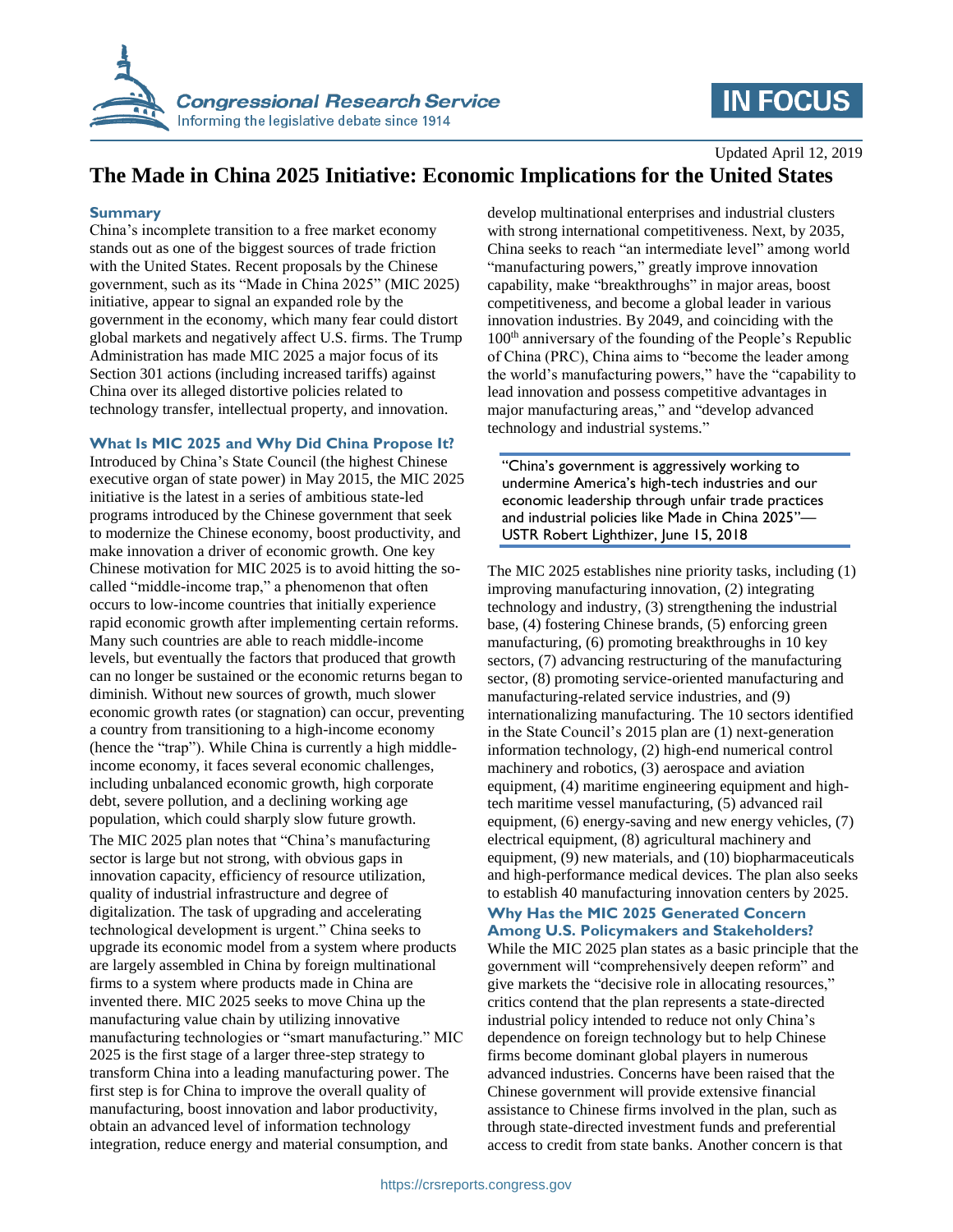the Chinese government is funding and directing acquisitions of foreign technology firms and intellectual property (IP) to advance MIC 2025 goals.

Another major aspect of the MIC 2025 plan that raises considerable concern among foreign businesses has been the listing of date-specific percentage targets for the domestic content value of certain products that are sold in China. The 2015 State Council's document outlining MIC 2025 specified that by 2020, 40% of essential spare parts and key materials will "have domestic sources," and will rise to 70% by 2025. In September 2015, the Chinese government released the "Made in China 2025 Key Area Technology Roadmap," which includes domestic content goals for several of the 10 sectors targeted (see **[Figure 1](#page-1-0)**). Some critics contend that such targets constitute an import substitution plan that will likely hurt foreign hightechnology suppliers and may violate World Trade Organization rules. Chinese officials contend that the MIC 2025 plan is transparent, open, and nondiscriminatory, and that the domestic content numbers are goals, not mandates. Over the past two years, China's government-controlled media appears to have curtailed references to MIC 2025.

#### <span id="page-1-0"></span>**Figure 1. Various MIC 2025 Domestic Content Goals**



**Source**: U.S.-China Business Council.

**Note:** Dates for domestic content goals range from 2020 to 2030.

Some assessments of the MIC 2025 plan warn of possible negative outcomes. For example, a 2016 study by the Mercator Institute for China Studies warned: "Chinese high-tech investments need to be interpreted as building blocks of an overarching political program. It aims to systematically acquire cutting-edge technology and generate large-scale technology transfer. In the long term, China wants to obtain control over the most profitable segments of global supply chains and production networks." A 2017 study by the U.S. Chamber of Commerce concluded that "MIC 2025 aims to leverage the power of the state to alter competitive dynamics in global markets in industries core to economic competitiveness. By targeting and channeling capital to specific technologies and industries, MIC 2025 risks precipitating market inefficiencies and overcapacity, globally."

#### **The Section 301 Case Against China and MIC 2025**

In August 2017, the U.S. Trade Representative (USTR) launched a Section 301 investigation to determine if China's policies on IP, innovation, and technology were unfair and harmed U.S. stakeholders. On March 22, 2018, the USTR announced action against four broad Chinese

policies, including (1) forced technology transfer, (2) unfair licensing requirements, (3) government-backed cyber-theft of U.S. trade secrets, and (4) efforts by China to acquire U.S. technology and IP through acquisitions to support its industrial plans. On May 4, 2018, a U.S. government delegation visiting China called on it to "immediately cease providing market distorting subsidies and other types of support" that could create excess capacity in the industries targeted by the MIC 2025 plan. On June 15, 2018, the USTR issued a two-tier list of products imported from China (totaling \$50 billion) that would be subject to increased 25% tariffs in response to China's forced IP and technology policies. The first list of tariff hikes were applied on July 6. The second list of U.S. tariff hikes, which the USTR said targeted products "benefiting from Chinese industrial policies, including the 'Made in China 2025' industrial policy," went into effect on August 23, 2018. In addition, in 2018, legislation was enacted (P.L. 115-232) to tighten U.S. export controls and to reform and expand federal screening of certain proposed foreign investments in the United States. These measures appear to have been largely aimed at China, including its MIC 2025 policies.

Many U.S. business groups support the Administration's goals of addressing China's distortive economic policies, but oppose its methods. For example, critics of the USTRtargeted lists argue that the increased tariffs will likely have a greater negative impact on U.S.-related sectors that utilize China as part of their global supply chain network. For example, the Section 301 actions increase tariffs on a number of information and communications technology (ICT) imports from China. According to the U.S. Census Bureau, U.S. ICT imports from China totaled \$157 billion in 2018, accounting for 60% of U.S. global ICT imports and 29% of total U.S. goods imports from China. A March 2018 study by the Information Technology Innovation Foundation stated that "blanket tariffs applied across entire categories of productivity-boosting capital goods, especially on ICT, would reduce investment in these technologies in the United States, thus decreasing U.S. productivity, competitiveness, and economic growth." Others note that a significant share of the USTR's implemented tariff hikes affect intermediate goods (such as parts) and consumer products, which may have little to do with targeted Chinese MIC 2025 sectors. Another concern is that punishing China with increased tariffs over its industrial policies might induce the Chinese government to increase its involvement in the economy rather than reducing it through reforms. In the 116<sup>th</sup> Congress, H.R. 704 (Conaway) and S. 2 (Rubio would require the USTR to issue a list of products from China determined to have received Chinese government support of MIC 2025 and would subject U.S. imports of such products to U.S. countervailing measures. In addition, the Department of Commerce would be directed to use export controls to restrict sales by U.S. firms of technology or IP that may assist the MIC 2025 plan.

**Wayne M. Morrison**, Specialist in Asian Trade and Finance